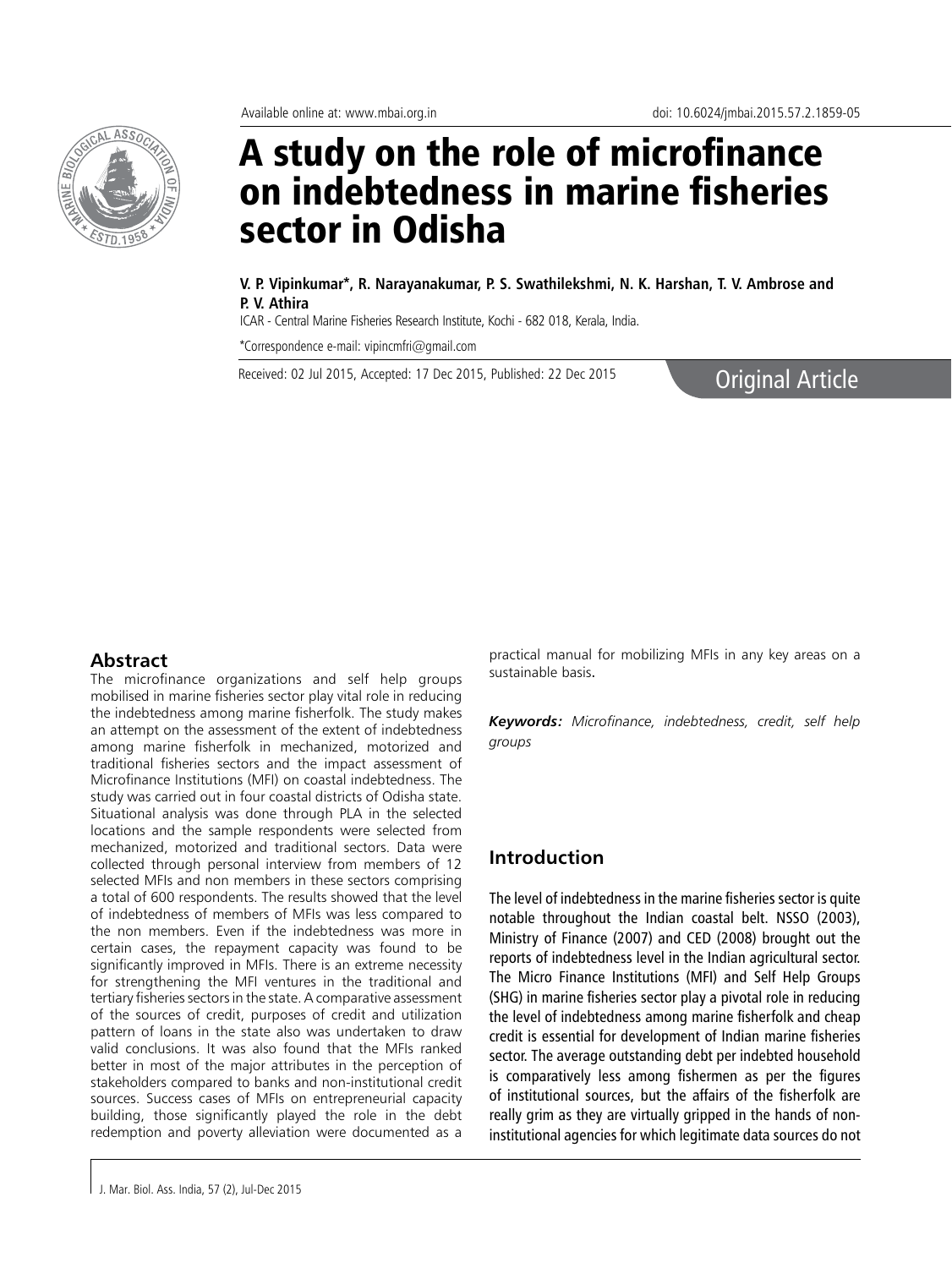Odisha is the state with maximum level of indebtedness compared to other coastal states of the country (Vipinkumar et al., 2013). In Odisha, there are 1,14,238 fisher families in 813 marine fishing villages with a population of 6,05,514 and out of which 56,279 households are below poverty line. The maximum numbers of fisher families are in Balasore district (47,162) followed by Jagatsinghpur district (17,508). The total numbers of landing centres are 73, of which 20 are in Ganjam district. About 77% are traditional fishermen families. The average number of families per village was 141, with 745 persons per village. Women form 47% of the population with 893 females per 1000 females With regard to the education, it was observed that, 53% of fisherfolk are literate with different levels of education. There are 1,62,411 active fishermen of which 99,972 are fulltime fishermen, 35,609 part-time and the rest engaged in fish seed collection. Hindus constitute 97% of the fishermen families, with a minority being Muslims (2%) and Christians (1%). In Odisha, 76% of the fishermen live in kutcha houses and the remaining 24% are pucca houses. There are 810 primary schools, 255 secondary schools, 49 colleges, 31 technical institutions and among the fishing villages 64% are electrified. There are 10,826 crafts in the sector of which 2,248 are mechanised, 3,922 motorised and the rest are non- motorized. Trawlers (58%), gill netters (35%), liners (5%) and bagnetters (2%) are the main crafts in the mechanized sector (CMFRI, 2010).

Khan et al. (2005) in a case study undertaken on fisheries sector indebtedness in Baluchisthan and Sindh of Pakistan, observed an empirical link between poverty and indebtedness and the mean debt to income ratio in low income group of fisherfolk was 3:4. Yunus (1999), the pioneer of microfinance projects in Bangladesh reported that, the microfinance system enabled thousands of people by offering credit to poor people, some fear it could lead to over-indebtedness, but microfinance has benefited the wider economy. Sathiadas (2009) has conducted micro level socio economic studies on indebtedness in selected fishing villages in different maritime states in India. Jayaraman (2005) undertook the performance analysis of fisherwomen Self Help Groups in Tamil Nadu and reported that, women SHGs played a substantial role in alleviating poverty and indebtedness in fisheries sector. In this context, the Microfinance institutions /Self Help Groups of fisherfolk do have a pivotal role in reducing the indebtedness in the marine fisheries sector. Tripathi and Sharma (2007) conducted impact assessment of SHG-Bank Linkage Programme on Financial Behaviour of Rural Poor in Raebareli District in Uttar Pradesh to address the issue of sustainable development of the rural poor through SHG-Bank linkage using participatory approach and found SHGs played a significant role in economic empowerment and there is a great need to mobilize SHGs through participatory approaches and strategies. Dynamics of micro-credit in women's SHGs in marine fisheries sector of Malabar area of Kerala was studied and a strategy for mobilisation of an effective Self Help Group was developed by Vipinkumar (2007).

Vasantha and Manohar (2008) in a study on microfinance proved that microfinance programmes are presently being promoted as an important strategy for concurrently addressing both poverty alleviation and women's empowerment and micro financial firms must maintain efficiency levels to increase their scale of operations which surely will bring down the cost of financing and ultimately, the benefits will be transferred to the poor people in terms of improving the standard of living and reasonable cost of borrowing. Mammoo (2004) in a study on income, indebtedness and savings among fisherfolk of Udayapur and Gopalpur of Odisha under BOBP Programme, reported that fishing communities are familiar with two distinct credit sources: the traditional / informal and the institutional/ formal. Traditional sources include moneylenders, middlemen, fish traders, boat owners, shopkeepers and pawn brokers. Institutional sources are mainly banks and cooperatives. Nevertheless, an exact assessment on the indebtedness level among marine fisherfolk has not been attempted so far. In this context, this study is an attempt to assess the extent of indebtedness among marine fisherfolk in mechanized, motorized and traditional sectors as well as to assess the impact of microfinance on rural indebtedness in marine fisheries sector, the role of credit agencies in providing credit, the credit utilization pattern as well as repayment behaviour of marine fisherfolk in Odisha and to study the comparative appraisal of perception of fisherfolk on MFIs, Institutional and Non institutional credit sources in terms of selected attributes.

# **Material and methods**

The study was undertaken in four coastal districts of Odisha state namely Ganjam, Puri, Jagatsinghpur and Balasore. The selected locations were Aryapilly and Gopalpur of Ganjam district, Astrang and Konark of Puri district, Jagatsinghpur and Paradeep of Jagatsinghpur district and Balasore and Chandipur of Balasore district of Odisha state. Situational analysis was done through Participatory Learning and Action (PLA) and the marine fisherfolk from the various strata such as mechanized, motorized and traditional sectors were taken as representative samples from the study locations. Data were also collected from members of microfinance institutions (MFIs) identified in these locations. Three MFIs selected from each of the four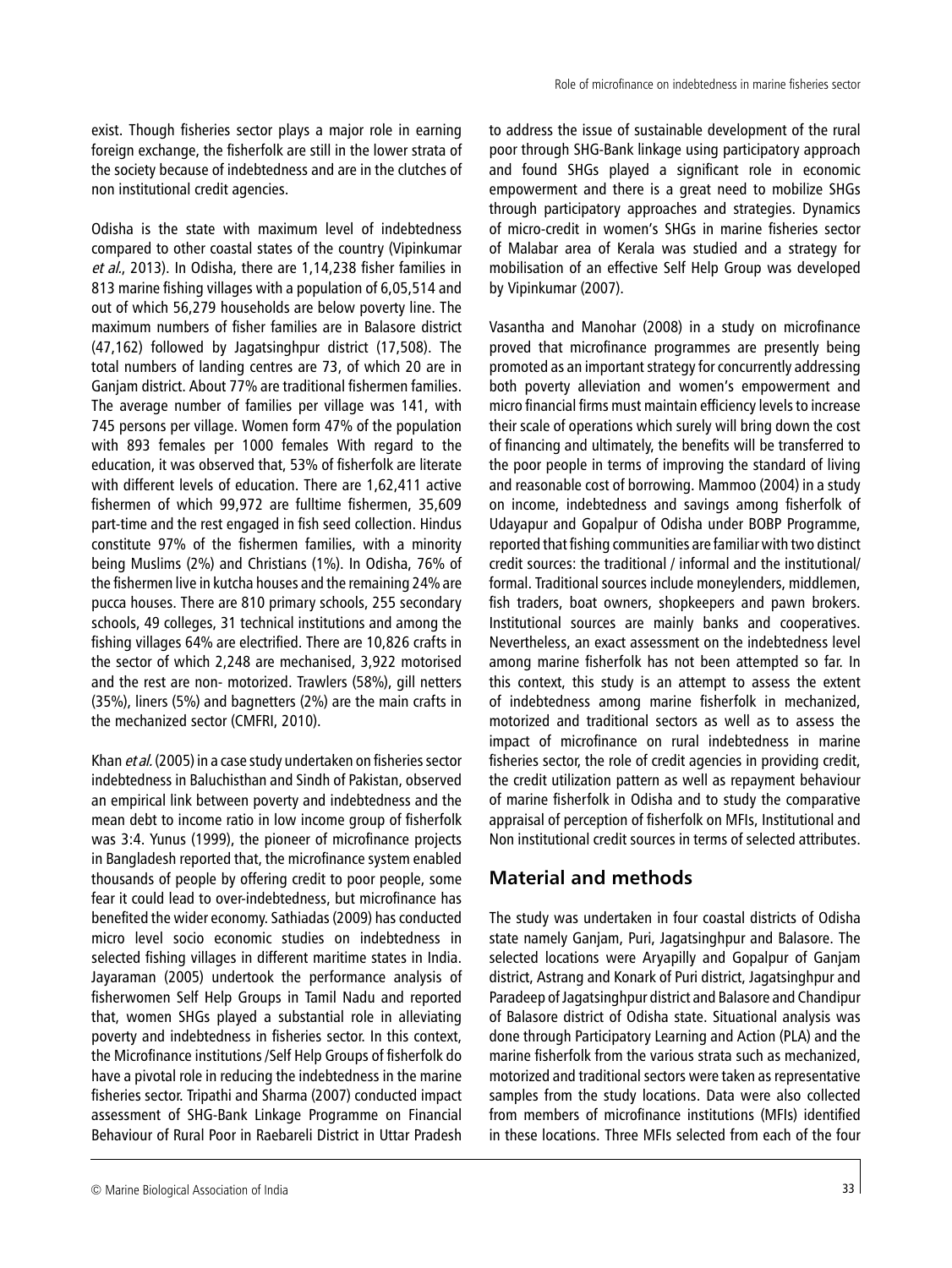districts comprising a total of 12 MFIs were covered. Any mobilized group venture with a productive economic activity initiated by thrift deposits and sustained by an appropriate micro-enterprise either independently or by the intervention of an external agency is considered an MFI for the study. This included SHGs also which finished the gestation period of 36 months with an economic activity initiated through thrift deposits and sustained by an appropriate micro-enterprise promoted by micro-finance either independently or by the intervention of an external agency like NGOs, private micro financial firms, banks etc. Data were gathered from both MFI and non MFI members of mechanised, motorised and traditional sectors comprising a total of 600 respondents. Study was made through personal interview of the fisherfolk to assess extent of coastal rural indebtedness, supply of credit and empowerment and other parameters with a pre-tested and standardized data collecting protocol. Success cases of MFIs on entrepreneurial capacity building were elucidated which significantly played the role in the debt redemption and poverty alleviation and were documented. The study area and the sampling distribution are presented in Fig.1 and Table 1.



Fig.1. Map of Odisha showing the locale of the study.

|  |  | Table 1. Sampling distribution in Odisha ( $N = 600$ ) |  |
|--|--|--------------------------------------------------------|--|
|--|--|--------------------------------------------------------|--|

| Marine capture Fisheries Sector Total Non MFI Members MFI members |      |     |     |
|-------------------------------------------------------------------|------|-----|-----|
| Mechanised                                                        | 320. | 210 | 110 |
| Motorised                                                         | 220  | 160 | 70  |
| Traditional                                                       | 60   | 30  | 20  |
| Total                                                             | 600  | 400 | 200 |

Similarly to study the comparative appraisal of perception of fisherfolk on MFIs, Institutional and Non institutional credit sources in terms of selected attributes, the respondents were asked to assign ranks to each of the attributes. Garrett's Ranking Technique was used to identify and rank the attributes on the functioning of MFIs. The technique provides the change of orders into numerical scores. The prime advantage

of this technique over simple frequency distribution is that the reasons and factors are arranged based on their importance from the point of view of respondents. The per cent position of each rank was converted into scores referring to the Table given by Garret and Woodworth (1969). Garret's formula for converting ranks into percent is given below:

Percent position =  $100*(R_{ij}$ -0.5) / N<sub>j</sub> Where,  $\mathit{Ri}$  = Rank given for  $i^{\text{\tiny th}}$  factor by  $j^{\text{\tiny th}}$  individual  $N_j$ = Number of factors ranked by  $j<sup>th</sup>$  individual

For each factor, the scores of individual respondents were added together and divided by the total number of the respondents for whom scores were added. The mean scores for all the factors were arranged in descending order, ranks were given and the most important factors or reasons were identified for the comparative appraisal of MFIs, Institutional and Non Institutional credit agencies.

## **Results and discussion**

The highlights of the results on the level of indebtedness across the sectors are presented in Table 2. The average indebtedness of fisheries households in mechanised sector of non members of MFIs was Rs 2.15 lakhs and that of members was Rs 1.74 lakhs. In motorised sector, the indebtedness of non-members was Rs 1.83 lakhs and that of MFI members was Rs 1.43 lakhs. But in the traditional sector MFI members' indebtedness was Rs 0.73 lakhs and that of non-members was Rs 0.26 lakhs. The results indicate that the level of indebtedness of MFI members was lesser than the non-members in all the three sectors and the percentage of repayment of MFI members was also much better compared to non-members. MFIs significantly reduced the dependence of fisherfolk on private moneylender and considerably reduced the indebtedness level and increased their repayment capacity which proclaims the necessity of strengthening the MFI ventures in the traditional sector.

Table 2. Level of indebtedness and repayment in Odisha

| Sector      | Indebtedness (In Lakhs -Rs) |      | % of Repayment |      |  |
|-------------|-----------------------------|------|----------------|------|--|
|             | Non members                 | MFI  | Non members    | MFI  |  |
| Mechanised  | 2.15                        | 1.74 | 26.0           | 28.0 |  |
| Motorised   | 1.83                        | 1.43 | 29.0           | 31.0 |  |
| Traditional | በ 73                        | 0.26 | 16.5           | 26.0 |  |

The average figures of family particulars of the selected respondents are presented in Fig. 2. In Odisha, 77% of fisherfolk families were traditional. The average number of families per village was 141, with 745 persons per village. Women form 47% of the population with 893 females per 1000 females.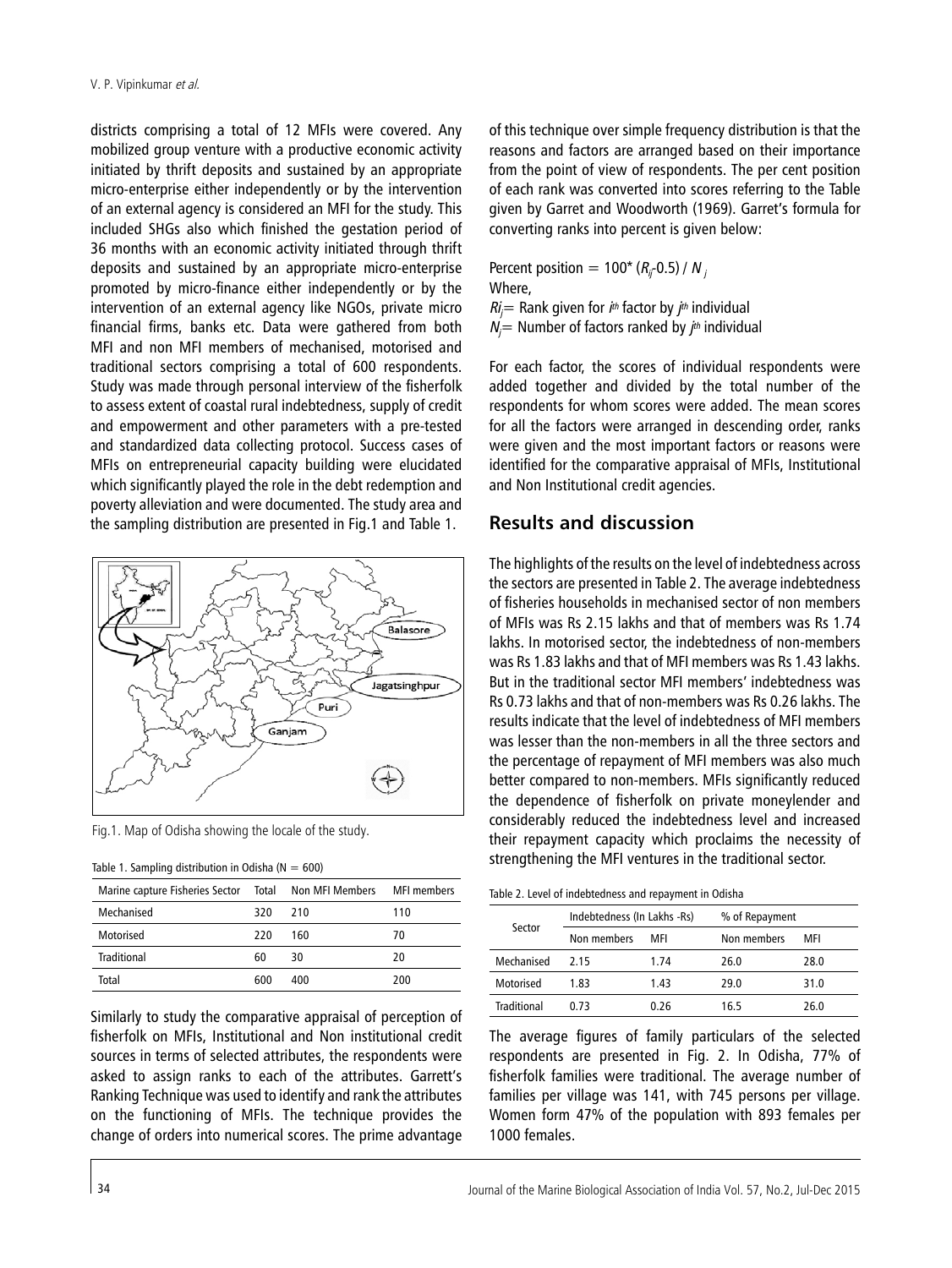

Fig.2. Family particulars of the respondents ( Average family size).

The expenditure pattern of respondents pooled together from all the selected districts of Odisha is presented in Fig.3. It was seen that 52 % of expenditure of the family was spent for the food items followed by 9% for clothing. The details of savings and indebtedness of respondents in Odisha are presented in Table 3.

The extent of indebtedness in Odisha is 89% and was highest compared to other maritime states (Vipinkumar et al., 2013). The sources of credit in Odisha are presented in Fig.4. It can be observed that the private money lenders were found to be the major source of credit followed by banks.



Fig.3. Expenditure pattern of respondents in Odisha.

| Table 3. Savings and Level of Indebtedness in Odisha |  |  |  |  |
|------------------------------------------------------|--|--|--|--|
|------------------------------------------------------|--|--|--|--|

| No | State      | Frequency of respondents having Savings Total Indebtedness |     |                          |          |      |     |
|----|------------|------------------------------------------------------------|-----|--------------------------|----------|------|-----|
|    |            | Nil                                                        |     | $< 0.5$ L 0.5-1 L $>1$ L |          |      | (%) |
|    | Odisha 534 |                                                            | -50 | 16                       | $\Omega$ | 600. | 89  |

Finance plays a definite role in accelerating any business activity/economic development, and fisheries sector is not an exception. Being the state with maximum level of indebtedness, the economic activities of the fishing villages in Odisha mainly depend upon the availability of credit at reasonable cost to enhance production and income. Regarding the indebtedness in fisheries sector of Odisha, the average indebtedness per household was observed as Rs 1.36 lakhs and the fisherfolk were virtually gripped in the hands of non-institutional agencies, namely the money lenders and traders. Fisherfolk were attracted to the non-institutional agencies on account of simple procedures and timeliness in availing finance mainly



Fig.4. Sources of credit in Odisha.

for meeting their immediate operational expenses as also reported by Sathiadas (2009). Since majority of the money lenders in fisheries sector was middlemen cum traders, who offer credit on the guarantee of selling of fish to them, often exploit fishermen by offering less price for produce.

Similarly the purpose for which the loans were availed in Odisha are presented in Table 4 and purchase of craft/gear and other fishing related equipments and repair was the main reason followed by house construction. Loan being utilized for Non Performing Asset (NPAs) creation other than fishing and related activities existed to a great extent as loans are being used for non-fisheries activities like asset creation and social obligations.

The comparative assessment of MFI, Institutional and noninstitutional credit are presented in the Table 5. It can be seen that in many of the attributes like provision of longer loans, provision of loan grace periods, easy repayment schedule, low interest rate, less stringent for default of payment, limited hidden cost and concerns and need for collateral

|  |  |  | Table 4. Purpose of Credit |  |  |
|--|--|--|----------------------------|--|--|
|--|--|--|----------------------------|--|--|

| No | Purpose                                                                   | Odisha State | $\frac{0}{0}$ |
|----|---------------------------------------------------------------------------|--------------|---------------|
|    | Purchase of craft / gear and other fishing<br>related equipments & repair | 320          | 56.53         |
| 7  | House construction / land purchase                                        | 142          | 25.08         |
| 3  | Marriage expense                                                          | 6            | 1.06          |
| 4  | Education                                                                 | 4            | 0.70          |
| 5  | Health and Social Security                                                | 46           | 8.12          |
| 6  | Any others (business, purchase of vehicles)                               | 48           | 8.51          |
|    | Total                                                                     | 566          |               |

security, MFIs are much better in performance in majority's perception. With these background perspective, it could be inferred that, concerted efforts on social mobilization though SHG and Micro Finance are inevitable for the economic empowerment of the fisher community in India as also proved in Bangladesh (Yunus, 1999), Tamil Nadu